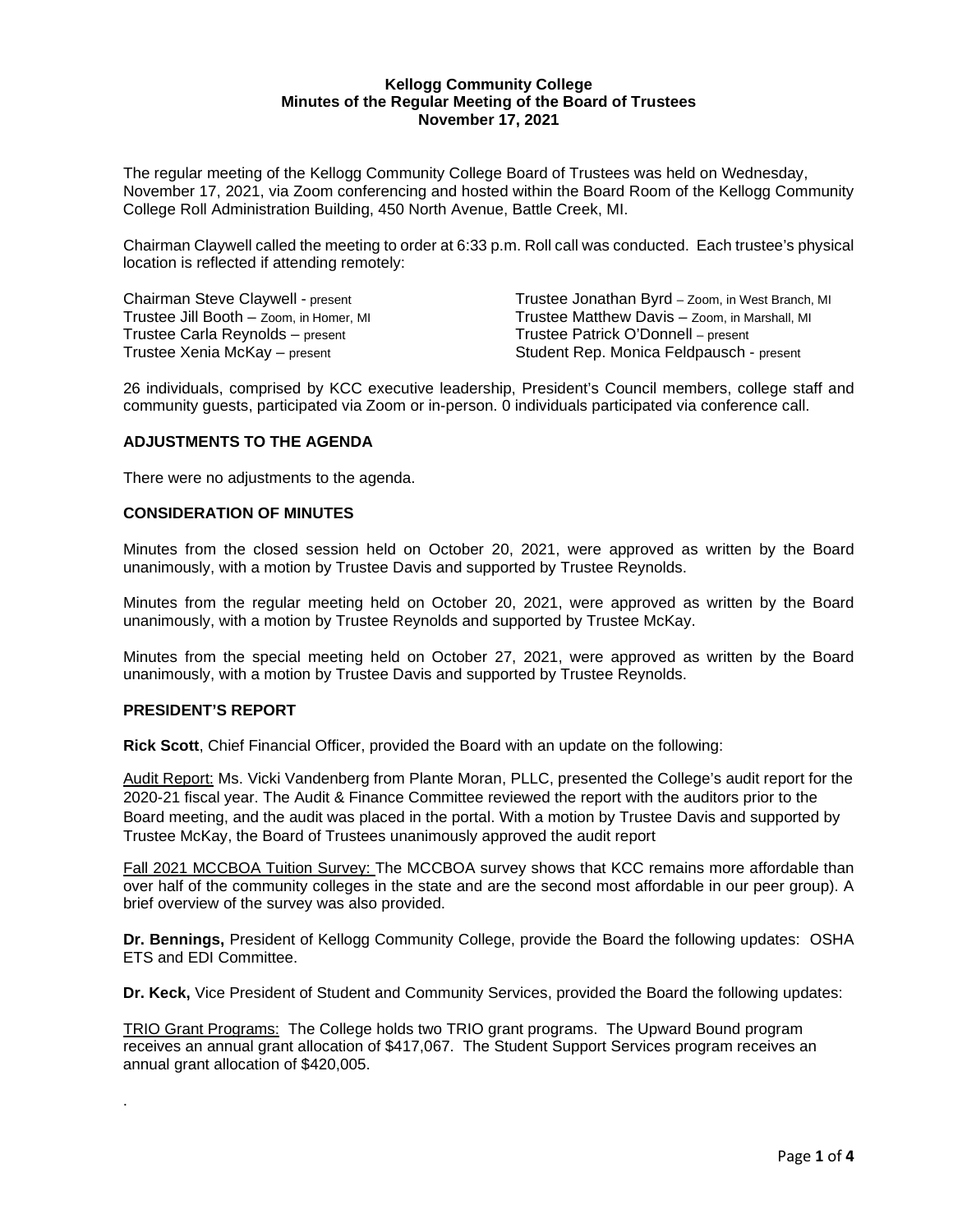Federal Student Aid School Default Rate: The Board was updated on the College's FSA default rate, which is 11.8%, down from 16.9% in 2017 and 24.5% in 2014, which is a rate that is very close to when the U.S. Department of Education becomes concerned.

Spring 2022 Registration Activity: Registration for the spring 2022 semester opened on October 25<sup>th</sup>, and the first week's activities are positive 10.7% in headcount, +2.5% credit hours, and +2.1% in contact hours. With 12 weeks of registration remaining before the spring semester begins on January 18<sup>th</sup>, we anticipate fluctuations in these percentages.

External Scholarships and Grants: The October monthly receipt in external gifts and grants to students is \$22,400, bringing the 21/22 fiscal year total to \$215,540.61.

**Dr. Watson**, Vice President of Instruction, provided the following updates from the Division:

HLC Reaffirmation of Accreditation: Dr. Watson provided an update on their recent visit, which contained commendations in several areas and identified some areas for improvement. We expect the formal communication from the HLC to be positive.

Faculty news:Upon the recommendation of ACEN professional staff, Karen Kulkanek has been appointed by the Accreditation Commission for Education in Nursing (ACEN) Board of Commissioners to be a member of the ACEN Evaluation Review Panel and the ACEN Appeal Committee.

Program Inactivation:Business Administration (non-certificate, non-degree) (406) program is being inactivated. There have only been three applicants from F16-current & only one of those students attended KCC, but not in the last two years. Office (non-certificate, non-degree) (415) program is also being inactivated, and there have never been any applicants.

Students of Color Excellence Committee:Dr. Baskin, Dean of Workforce Solutions updated the Board on the development of a Students of Color Excellence Committee to help eradicate the equity/performance gap that exist between students of color and their white peers while matriculating at KCC and their activities.

**Eric Greene,** Vice President of Strategy, Relations and Communications, provided the following update:

STRATEGIC PLANNING: a select group of President's Council members conducted, their findings and next steps.

MEDALLION AWARDS: The Marketing and Communications Department won three prestigious Medallion Awards from the National Council for Marketing and Public Relations in October for work related to the College's new BruIN magazine, a quarterly publication launched in September 2020.

SPRING 2022 MARKETING: KCC's Spring 2022 registration campaign kicked off in mid-October with messaging focused on spring classes, the Michigan Reconnect "free tuition" program, and specific promotions related to individual programs recommended by Instructional and Occupational division leadership.

**Infrastructure, Planning and Sustainability Update:** Brad Fuller, Director of Institutional facilities, and Greg Colegrove, CIO and Co-Chair of the IPS, provided the Board with an update on current IPS project activities including Whitmore Human Resources office conversion, R302 and EMS Simulation Lab Renovation. Also, the IPS Council SharePoint site that includes a dashboard of IPS projects and the ability to request projects. The direct link for Board of Trustees to view the IPS dashboard is:

<https://kellogg0.sharepoint.com/sites/InfrastructurePlanningSustainabilityCouncil>

**KCC Foundation:** Teresa Durham, Executive Director of the KCC Foundation, reported on activities of the KCC Foundation including contributions to date, new funds, the Dean O. Barnum gifts and upcoming events such as Giving Day. An update on the November Foundation board meeting and the monthly KCC Foundation Activities Report was available for the Trustees to review.

# **BOARD REPORTS AND REQUESTS**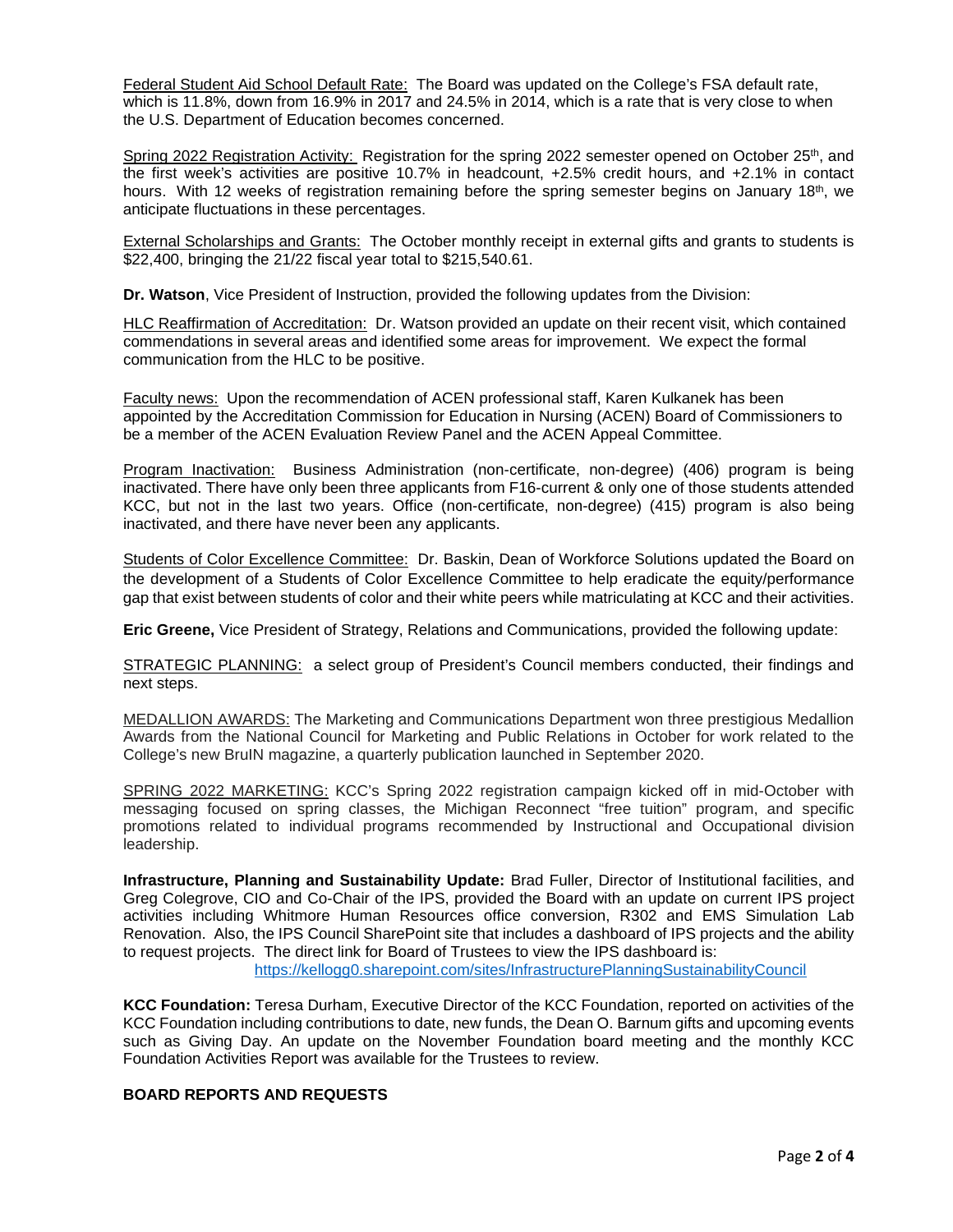**Trustee Byrd** voiced his endorsement of Hunter-Prell Company and the excellent support they provide Kellogg Community College.

**Chair Claywell** updated the Board on the officers' virtual meeting with HLC and the high marks the College received from the team. He also thanked all KCC faculty, staff and supporters who participated in the Dean O. Barnum dedication along with **Trustee O'Donnell**.

**Monica Feldpausch,** the Student Representative, provided the Board with her monthly update that included Phi Theta Kappa Chapter, Alpha Nu Eta, the Halloween Party and a student forum providing connection with the Student Representative.

## **CITIZEN/STAFF REQUESTS AND COMMENTS**

There were no requests or comments.

## **ACTION ITEMS**

**Employee Wage Freeze/Concession Recovery Payment:** As a result of the wage freeze that was implemented for all employees during the 2021 fiscal year in lieu of a one percent increase and the College's financial results for the 2021 fiscal year as reported earlier in the meeting, with a motion by Trustee Byrd supported by Trustee Davis, the Board unanimously approved the authorization for the College to work with the bargaining unit leadership and Human Resources to make whole all current regular employees for the wage freeze that was enacted for administrators, faculty, support and maintenance, including steps, midpoint adjustments, reclassifications, longevity, overtime and call-in pay.

**Renovate Roll 302:** With a motion by Trustee Byrd supported by Trustee Reynolds, the Board unanimously approved the funding of this project.

**Accept donation of air handler to the HVAC program from Trane West Michigan:** With a motion by Trustee Booth supported by Trustee Byrd, the Board unanimously approved to accept the air handler donation to the HVAC program located at the RMTC.

**Provide a Letter of Gratitude to Trane from Kellogg Community College:** With a motion by Trustee Booth supported by Trustee Reynolds, the Board unanimously approved to send a letter of gratitude to Trane West Michigan for their support of the HVAC program at KCC.

**Financial Statements:** With a motion by Trustee Davis supported by Trustee Byrd, the Board unanimously approved the financial statements for October 2021.

**Personnel Items:** The following personnel items were unanimously approved by the Board with a motion by Trustee Byrd, supported by Trustee Reynolds:

#### **New Employees**

| Rico Earl                 | Simulations Operations Technician<br>(effective October 25, 2021; Support Staff, Pay Grade<br>14, Step 6, 2021-2022 hourly rate \$26.66)              |
|---------------------------|-------------------------------------------------------------------------------------------------------------------------------------------------------|
| Paula Lane                | CTE Career Coach & Outreach<br>(effective November 8, 2021; Administration,<br>Professional 1, 2021-2022 salary \$53,058)                             |
| <b>Position Transfers</b> |                                                                                                                                                       |
| <b>Kristin McDermott</b>  | Department Assistant, Student Life (full-time)<br>(effective November 1, 2021; Support Staff,<br>Pay Grade 12, Step 6, 2021-2022 hourly rate \$21.68) |